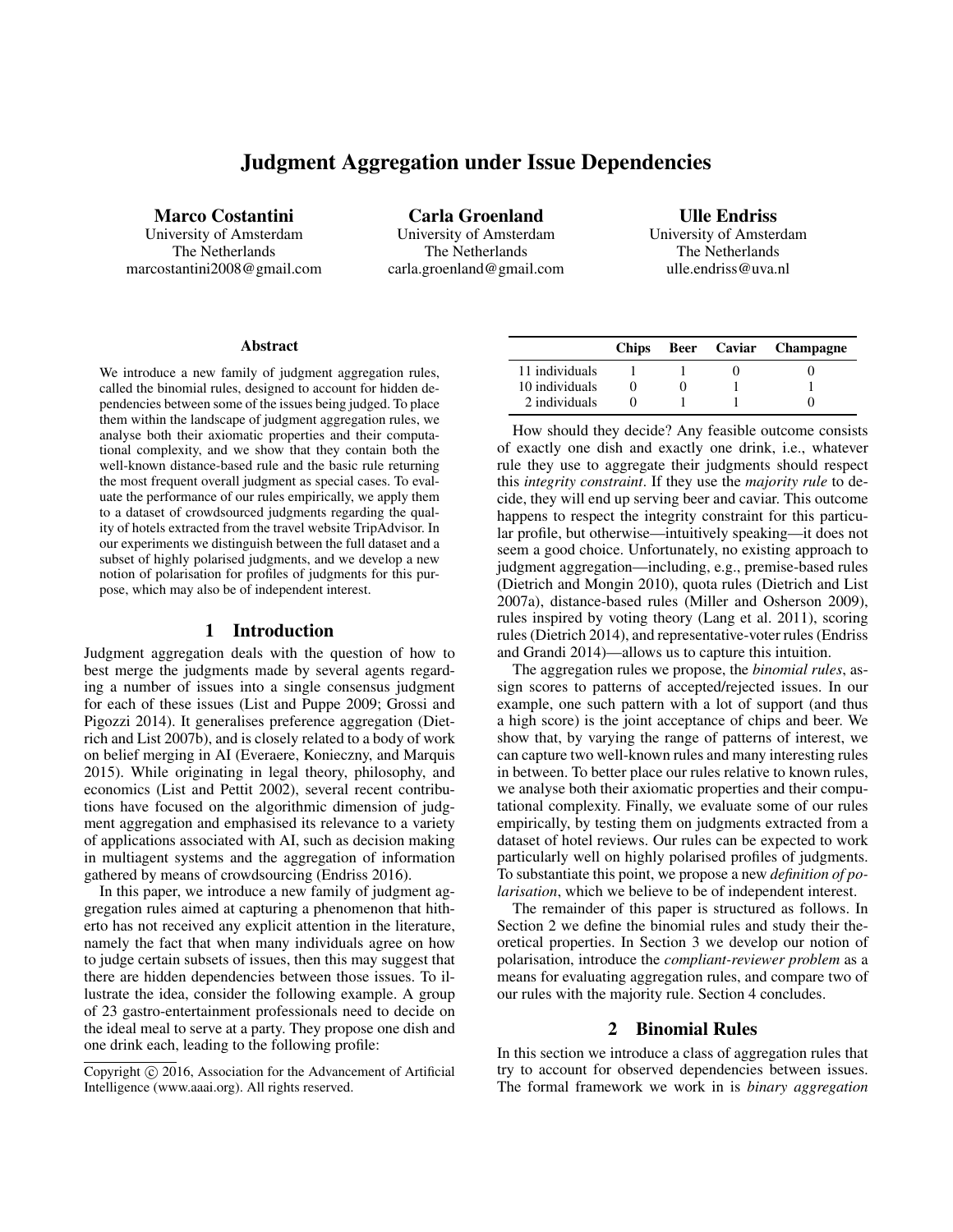*with integrity constraints* (Grandi and Endriss 2011), but our rules can easily be adapted to related frameworks, notably the formula-based framework of List and Pettit (2002).

## 2.1 Formal Framework

Let  $\mathcal{I} = \{1, \ldots, m\}$  be a finite set of binary *issues* on which to take a decision. We may think of each issue as a yes/no-question. A *ballot* is a vector  $B = (b_1, \ldots, b_m) \in$  $\{0,1\}^m$ , indicating for each issue  $j \in \mathcal{I}$  whether it is *accepted* ( $b_j = 1$ ) or *rejected* ( $b_j = 0$ ). We associate a set  $\{p_1, \ldots, p_m\}$  of propositional variables with  $\mathcal I$  and refer to formulas  $\Gamma$  in the corresponding propositional language as *integrity constraints*. For example, the integrity constraint  $\Gamma = (p_1 \wedge p_2 \rightarrow p_3)$  expresses that when you accept the first two issues, then you must also accept the third. Note that models for such formulas are isomorphic to ballots. For a given integrity constraint Γ, we say that a ballot B is *rational* if it satisfies  $\Gamma$ , i.e., if  $B \in Mod(\Gamma)$ .

Let  $\mathcal{N} = \{1, \ldots, n\}$  be a finite set of *agents*. Suppose each of them reports a rational ballot (w.r.t. some integrity constraint Γ), giving rise to a *profile*  $B = (B_1, \ldots, B_n)$ . We write  $b_{ij}$  for the judgment regading the *j*th issue in  $B_i$ , the ballot submitted by agent  $i$ .

Using an *aggregation rule*, we want to map every such profile into a single consensus ballot. For example, in a scenario with three agents, three issues, and integrity constraint  $\Gamma = (p_1 \wedge p_2 \rightarrow p_3)$ , we may get the following profile

$$
B_1 = (1, 1, 1),
$$
  $B_2 = (1, 0, 0),$   $B_3 = (0, 1, 0)$ 

Each of the three ballots is rational. Nevertheless, if we use the issue-wise *majority rule* to map this into a single ballot, we obtain  $(1, 1, 0)$ , which is not rational. This is the well-known *doctrinal paradox* (Kornhauser and Sager 1993; List and Pettit 2002). In this paper, we are only interested in aggregation rules that are *collectively rational*, i.e., where the outcome is rational whenever the input profile is. Ideally, we get a single ballot as the outcome, but in practice there could be ties. Therefore, given an integrity constraint Γ, we define an aggregation rule as a function  $F$ :  $Mod(\Gamma)^n \to \mathcal{P}(Mod(\Gamma)) \setminus \{\emptyset\}$ , mapping every rational profile to a nonempty set of rational ballots.

In the sequel, we will sometimes refer to *preference aggregation* rules and their generalisations to judgment aggregation. The basic idea of embedding preference aggregation into judgment aggregation is that we may think of issues as representing questions such as "is  $A$  better than  $B$ ?" and can ensure that rational ballots correspond to well-formed preference orders by choosing an appropriate integrity constraint, encoding properties of linear orders, such as transitivity (Dietrich and List 2007b; Grandi and Endriss 2011).

## 2.2 A Family of Rules

Define the *agreement* between two ballots  $B, B' \in \{0, 1\}^m$ as the number of issues on which they coincide:

$$
Agr(B, B') = #\{j \in \mathcal{I} \mid b_j = b'_j\}
$$

Equivalently,  $Agr(B, B')$  is the difference between m and the Hamming distance between  $B$  and  $B'$ .

For our rules, the idea is to score each rational ballot  $B^*$ in terms of how well it agrees with the individual ballots in the profile on certain subsets of issues. We parametrise our rules in terms of the sizes of such subsets to consider. Let  $K \subseteq \{1, \ldots, m\}$  be such a set of possible sizes. If we award one point for each subset  $I$  (the size of which is in  $K$ ) and each agent  $i \in \mathcal{N}$  such that the ballot of i fully agrees with  $B^*$  on all issues in I, we obtain the following score:<sup>1</sup>

$$
\sum_{I \subseteq \mathcal{I} \text{ s.t. } \#I \in K} \#\{i \in \mathcal{N} \mid \forall j \in I.b_{ij} = b_j^{\star}\} = \sum_{B \in \mathcal{B}} \sum_{k \in K} \binom{\text{Agr}(B, B^{\star})}{k}
$$

In fact, we will consider a generalisation of this definition, where we may ascribe different levels of importance to the agreement with issue sets of different sizes.

**Definition 1.** For every index set  $K \subseteq \{1, \ldots, m\}$  and  $weight$  function  $w: K \to \mathbb{R}^+$ , the corresponding **binomial** *rule* is the aggregation rule  $F_{K,w}$  *mapping any given profile*  $\mathbf{B} \in \text{Mod}(\Gamma)^n$  *to the following set:* 

$$
F_{K,w}(\mathbf{B}) = \operatorname*{argmax}_{B^* \in \text{Mod}(\Gamma)} \sum_{B \in \mathbf{B}} \sum_{k \in K} w(k) \cdot \binom{\text{Agr}(B, B^*)}{k}
$$

Thus, for every ballot  $B^*$  we compute a score by adding, for every ballot B in the profile B and every number  $k \in K$ ,  $w(k)$  points for every set of k issues that  $B^*$  agrees on with B.  $F_{K,w}$  returns all rational ballots that maximise this score. Note that  $F_{K,w}$  depends also on the integrity constraint  $\Gamma$ , even if this is not explicit in our notation. We omit  $w$  in case  $w : k \mapsto 1$  for all  $k \in K$ . In case K is a singleton  $\{k\},\$ we call the resulting rule a *binomial-*k *rule*. Observe that for binomial- $k$  rules the weight function  $w$  is irrelevant.

The family of binomial- $k$  rules includes two known rules as special cases. The first is  $F_{\{1\}}$ , which returns the rational ballots that maximise the sum of agreements with the individual ballots. Miller and Osherson (2009) call this the *prototype rule*, although more often it is simply referred to as "the" *distance-based rule* (Pigozzi 2006; Endriss, Grandi, and Porello 2012), as it is the rule that minimises the sum of the Hamming distances between individual ballots in the profile. F{1} thus is the generalisation of *Kemeny's rule* for preference aggregation (Kemeny 1959) to judgment aggregation. In the absence of an integrity constraint (formally: for  $\Gamma = \top$ ),  $F_{\{1\}}$  reduces to the issue-wise majority rule.

The second case of a known binomial- $k$  rule is the rule for  $k = m$ .  $F_{\{m\}}$  awards a point to  $B^*$  for every ballot B in the input profile that it agrees with entirely. In other words, it returns the ballot(s) that occur(s) most frequently in the profile. Thus,  $F_{\{m\}}$  is a so-called *representative-voter rule* (Endriss and Grandi 2014). These are rules that first determine which of the agents is "most representative" and then return that agent's ballot as the outcome. Other examples for representative-voter ruls are the *average-voter*

<sup>&</sup>lt;sup>1</sup>For the simplified term on the righthand side, we sum over all  $B \in \mathbf{B}$  rather than over all  $i \in \mathcal{N}$  (which would amount to the same thing). The reason we prefer this notation here is that it allows us to apply the same formula for computing scores for varying groups of agents, and not just some fixed  $N$ . This will be helpful later on (cf. reinforcement, in Section 2.3).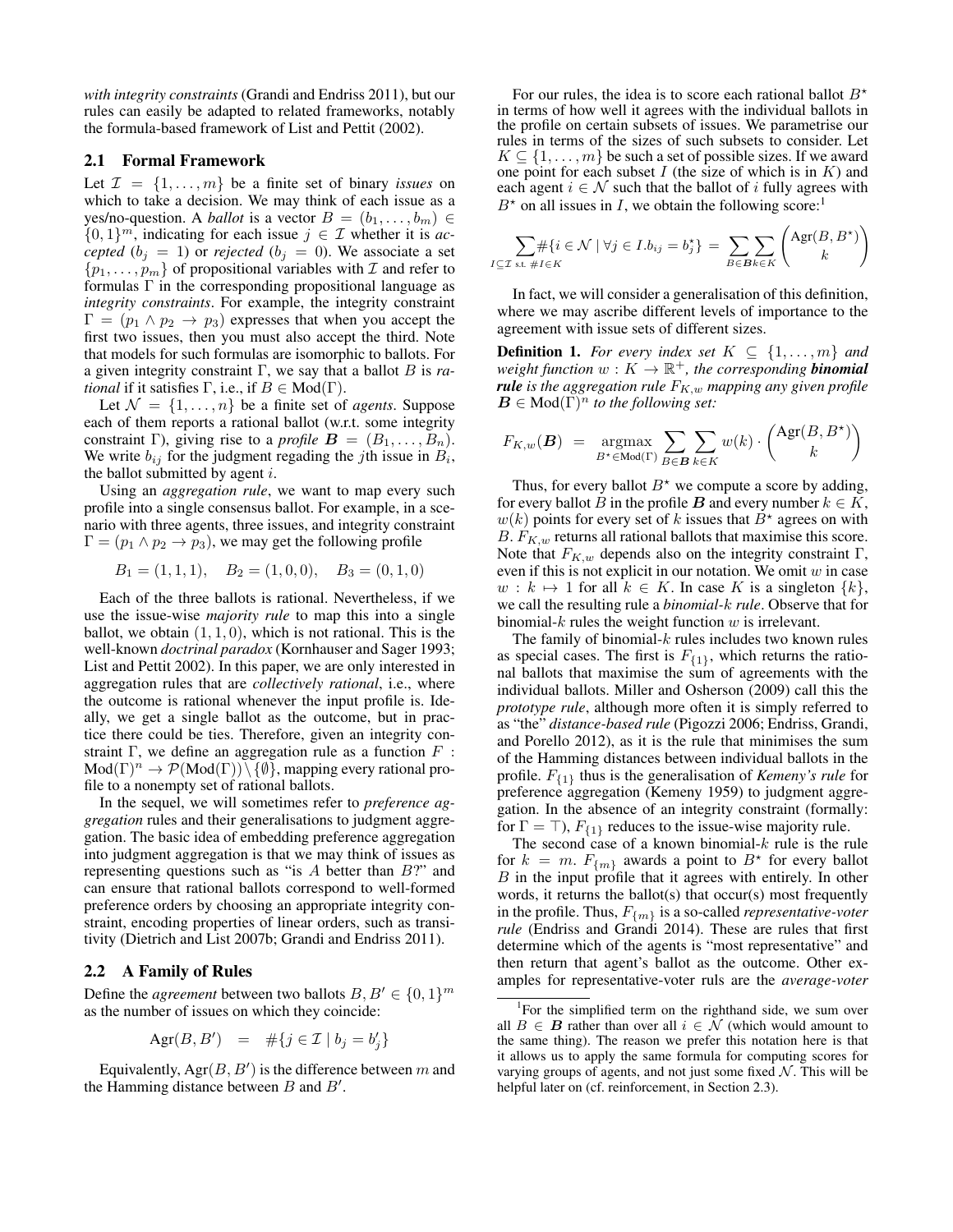*rule* (choosing the ballot from the profile that maximises the sum of agreements with the rest) and the *majority-voter rule* (choosing the ballot from the profile that is closest to the majority outcome). For consistency with this naming scheme, we suggest the name *plurality-voter rule* for  $F_{\{m\}}$ . Hartmann and Sprenger (2012) have proposed this rule under the name of *situation-based procedure* and argued for it on epistemic grounds, showing that it has good truth-tracking properties. For the special case of preference aggregation, the same rule has been advocated by Caragiannis, Procaccia, and Shah (2014) under the name of *modal ranking rule*, also on the basis of its truth-tracking performance. Thus, the family of binomial- $k$  rules subsumes two important (and very different) aggregation rules from the literature. By varying  $k$ , we obtain a spectrum of new rules in between.

For  $K = [m] = \{1, ..., m\}$ , i.e., for rules  $F_{[m],w}$  that take agreements of all sizes into account, we will consider two weight functions, intended to normalise the effect each binomial has. The first,  $w_1 : k \mapsto 1/(k \choose k)$ , is chosen so as to ensure that each binomial contributes a term between 0 and 1. We call the resulting rule  $F_{[m],w_1}$  the *normalised binomial rule*. It, to some extent, compensates for the fact that larger subsets of agreement have a disproportionally high impact on the outcome. How high is this impact exactly? When no weighting function is used, the identity  $\sum_{k=1}^{\ell} {\ell \choose k} = 2^{\ell} - 1$ , together with  ${\ell \choose k} = 0$  for  $k > \ell$ , shows that in fact  $F_{[m]}$  selects those ballots  $B^*$  that maximise the sum  $\sum_{B \in \mathbf{B}} 2^{A_{\text{gr}}(B,B^*)}$ . For this reason, we will also experiment with a second weighting function that discounts large subsets of agreements even more strongly than  $w_1$ . We call the rule  $F_{[m],w_2}$  with  $w_2 : k \mapsto 1/m^k$  the *exponentially normalised binomial rule*.

#### 2.3 Axiomatic Properties

A central question in all of social choice theory, including judgment aggregation, is what normative properties, i.e., what *axioms*, a given aggregation rule satisfies (Arrow, Sen, and Suzumura 2002; List and Pettit 2002; Endriss 2016). In this section, we test our novel rules against a number of standard axioms and find that they stand out for satisfying both *collective rationality* and *reinforcement*.

First, all binomial rules are clearly *anonymous:* all individuals are treated symmetrically, i.e., outcomes are invariant under permutations of the ballots in a profile.

Second, binomial rules do *not* satisfy the standard formulation of the *neutrality* axiom (Endriss 2016), which requires that issues are treated symmetrically: if, for two issues, everyone either accepts them both or rejects them both, then the rule should also either accept or reject both. A counterexample can be constructed by picking an integrity constraint such that only the seven ballots  $(0, 0, 1, 0, 0)$ ,  $(1, 1, 1, 0, 0)$ ,  $(0, 0, 0, 1, 0), (1, 1, 0, 1, 0), (0, 0, 0, 0, 1), (1, 1, 0, 0, 1),$  and  $(1, 0, 0, 0, 0)$  are allowed. For the profile containing the first six ballots once,  $F_{\{1\}}$  accepts only  $(1, 0, 0, 0, 0)$  which contradicts neutrality when looking at the first two issues. We believe that this indicates a deficiency with this standard formulation of neutrality rather than with our rules, $<sup>2</sup>$  as this</sup>

standard formulation does not account for the asymmetries in the set of rational ballots induced by the integrity constraint. Note that for integrity constraints that are, in some sense, symmetric (such as the one required to model preferences) this problem does not occur. Indeed, Kemeny's rule (the counterpart to  $F_{\{1\}}$ ) is neutral in the context of preference aggregation (Arrow, Sen, and Suzumura 2002).

Going beyond basic symmetry requirements, we may wish to ensure that, when we obtain the same outcome  $B^*$  for two different profiles (possibly tied with other outcomes), then  $B^*$  should continue to win when we join these two profiles together. This is a very natural requirement that, although it has received only little attention in judgment aggregation to date, plays an important role in other areas of social choice theory (Young 1974; Arrow, Sen, and Suzumura 2002). Note that we are now speaking of aggregation rules for possibly varying sets of agents. (In what follows, we use ⊕ do denote concatenation of vectors.)

Definition 2. *An aggregation rule* F *for varying sets of agents is said to satisfy reinforcement if*  $F(\mathbf{B} \oplus \mathbf{B}') =$  $\widetilde{F}(\mathbf{B}) \cap F(\mathbf{B'})$  whenever  $F(\mathbf{B}) \cap F(\mathbf{B'}) \neq \emptyset$ .

While very appealing, reinforcement is in fact violated by most collectively rational judgment aggregation rules that have been proposed for practical use.<sup>3</sup> For example, by the Young-Levenglick Theorem, amongst all preference aggregation rules that are neutral and Condorcet-consistent, Kemeny's rule is the only one that satisfies reinforcement (Young and Levenglick 1978). Hence, the generalisation of any other neutral and Condorcet-consistent preference aggregation rule to judgment aggregation must also violate reinforcement. Thus, we can exclude, e.g., the judgment aggregation rules that generalise *Slater's rule*, Tideman's *ranked-pairs rule*, or *Young's rule*, definitions of which are given by Lang and Slavkovik (2013). Endriss and Grandi (2014) define a weaker version of the reinforcement axiom and show that the majority-voter rule does not satisfy it. The average-voter rule also violates reinforcement.<sup>4</sup>

On the other hand, as we will see next, it is easy to verify that all binomial rules satisfy reinforcement.

# Proposition 1. *Every binomial rule satisfies reinforcement.*

*Proof.* Let us denote the score received by ballot  $B^*$  when the binomial rule  $F_{K,w}$  is applied to the profile  $\boldsymbol{B}$  by  $score_{K,w}(B^{\star}, \boldsymbol{B}) = \sum_{B \in \boldsymbol{B}} \sum_{k \in K} w(k) \cdot {Agr(B,B^{\star}) \choose k}$ . For any two profiles  $B$  and  $\overline{B'}$  over disjoint groups, we have:

$$
score_{K,w}(B^{\star}, B \oplus B') = \sum_{B \in B \oplus B'} \sum_{k \in K} w(k) \cdot {Agr(B,B^{\star}) \choose k} = \sum_{B \in Bk \in K} \sum_{k \in K} w(k) \cdot {Agr(B,B^{\star}) \choose k} + \sum_{B \in B'} \sum_{k \in K} w(k) \cdot {Agr(B,B^{\star}) \choose k} = score_{K,w}(B^{\star}, B) + score_{K,w}(B^{\star}, B')
$$

 $2$ Slavkovik (2014) also argues against the neutrality axiom.

<sup>&</sup>lt;sup>3</sup>The majority rule and other quota rules, while easily seen to satisfy reinforcement, are collectively rational only for certain (simple) integrity constraints (Dietrich and List 2007a).

<sup>&</sup>lt;sup>4</sup>To see this, consider a profile in which 10 agents pick  $(1, 0, 0)$ , 10 pick  $(0, 1, 0)$ , and 11 pick  $(0, 0, 1)$ , and a second profile in which 1 voter picks  $(0, 0, 0)$  and 2 pick  $(0, 0, 1)$ . In both profiles  $(0, 0, 1)$  wins, but in their union  $(0, 0, 0)$  wins.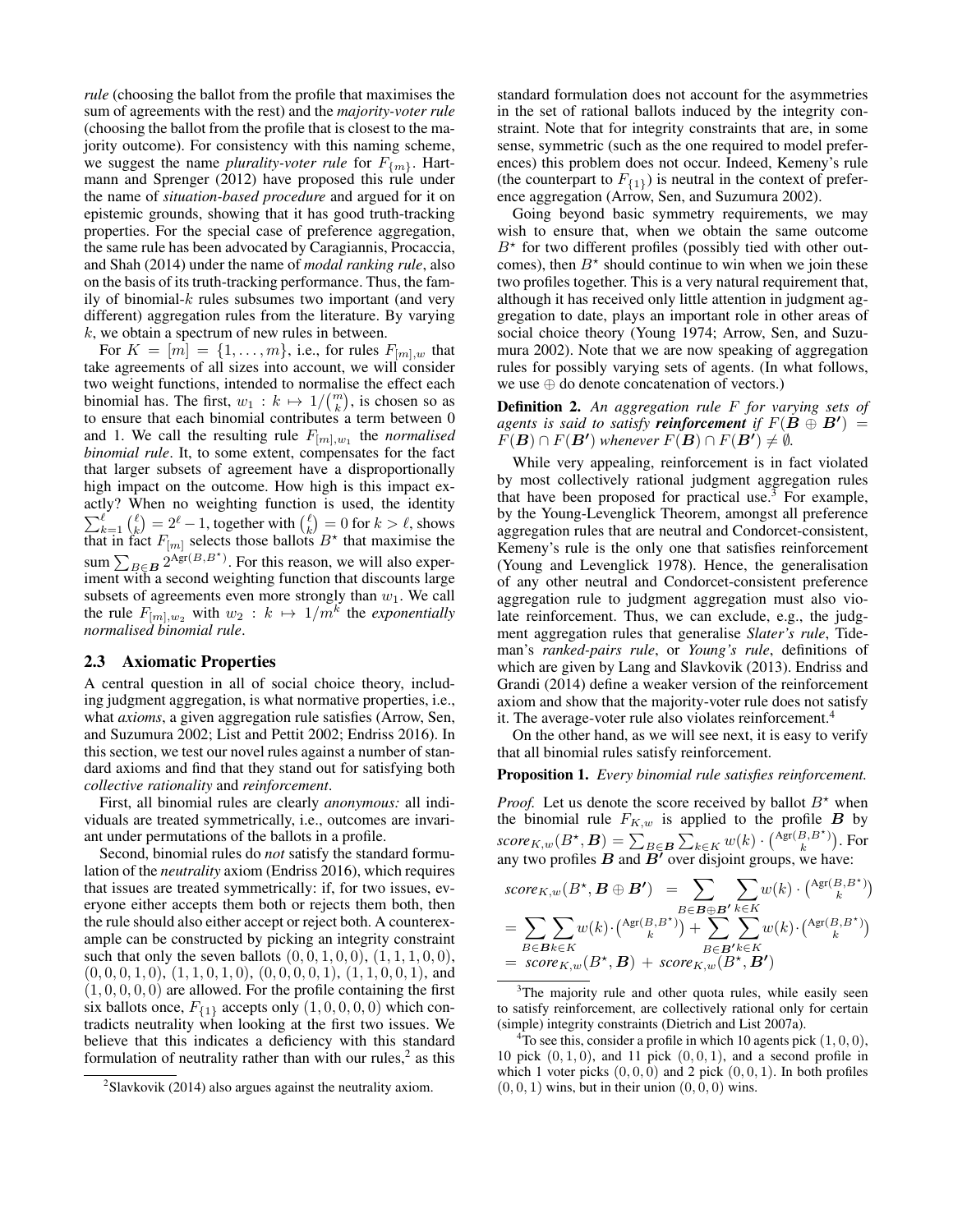Hence, the rule  $F_{K,w}$ , which simply maximises  $score_{K,w}$ , must satisfy the reinforcement axiom as claimed. П

The only other judgment aggregation rules proposed in the literature we are aware of that are both collectively rational and satisfy reinforcement are the *scoring rules* of Dietrich (2014). We note that Dietrich discusses neither reinforcement nor the issue of hidden dependencies.

## 2.4 Computational Complexity

In order to study the complexity of the binomial rules, consider the following winner determination problem.

## $WINDET(F)$

**Instance:** Integrity constr. Γ, profile  $B \in Mod(\Gamma)^n$ , partial ballot  $b: I \to \{0, 1\}$  for some  $I \subseteq \mathcal{I}$ . **Question:** Is there a  $B^* \in F(\tilde{B})$  s.t.  $b_j^* = b(j)$ ,  $\forall j \in I$ ?

If we are able to answer the above question, we can compute winners for  $F$ , by successively expanding  $I$ . Building on work by Hemaspaandra, Spakowski, and Vogel (2005), Grandi (2012) showed that WINDET is  $\Theta_2^P$ -complete<sup>5</sup> for the distance-based rule in binary aggregation with integrity constraints, i.e., for our rule  $F_{\{1\}}$ . On the other hand, WINDET for the plurality-voter rule  $F_{\{m\}}$  is immediately seen to be polynomial: one only has to consider the ballots in  $B$  and count how often each ballot occurs. The following result generalises this to binomial- $k$  rules with  $k$  close to  $m$ .

Proposition 2. *The winner determination problem for binomial-k rules*  $F_{\{k\}}$  *is polynomial for*  $(m - k) \in O(1)$ *.* 

*Proof.* Let k close to m, integrity constraint  $\Gamma$ , and profile  $B$  be given. A ballot  $B$  can only receive a positive score if  $Arg(B, B') \ge k$  for at least one  $B' \in \mathbf{B}$ . Hence, only ballots that differ on at most  $m - k$  issues with a ballot in  $\bf{B}$ can get picked, of which there are at most:

$$
n[1+m+m(m-1)+\cdots+m(m-1)\cdots(k+1)] \sim nm^{m-k}
$$

For each ballot, the rule needs to do propositional-logic model checking for  $|\Gamma|$  many formulas, compute agreement for  $m$  issues in  $n$  ballots, and finally compute the binomial coefficients and sum the result. But  $O(|\Gamma|n^2m^{1+(m-k)})$  is polynomial if  $m - k$  is constant, so we are done. П

However, when  $k$  is a small constant, the corresponding binomial-k rule is as intractable as the Kemeny rule  $F_{\{1\}}$ :

Proposition 3. *The winner determination problem for binomial-k rules*  $F_{\{k\}}$  *is*  $\Theta_2^P$ -complete for  $k \in O(1)$ .

*Proof (sketch).*  $\Theta_2^P$ -membership is routine. To prove  $\Theta_2^P$ hardness for all  $k \in O(1)$ , recall how Grandi proved it for  $k = 1$  (Grandi 2012, Theorem 7.4.5). The central ingredient of his proof is to show that it is NP-hard to check whether the  $F_{\{1\}}$ -score of a given ballot exceeds a given number K. If we can show that the same holds for any  $F_{\{k\}}$ with  $k \in O(1)$ , then we are done. Now take  $k = 2$  and assume we have an algorithm to compute  $F_{\{2\}}$ -scores. Recall

that the  $F_{\{2\}}$ -score of a ballot is equal to the number of times that ballot agrees on a pair of issues with some ballot in the profile, while its  $F_{\{1\}}$ -score is equal to the number of times it agrees on a single issue with some ballot in the profile. Thus, we could use our algorithm to compute the  $F_{\{1\}}$ -score of a given profile  $B$  as follows: First, add one more issue to the problem and let all voters agree on accepting it, call the resulting profile B', and compute the  $F_{\{2\}}$ -score for B'. Second, compute the  $F_{\{2\}}$ -score for **B**. Then the  $F_{\{1\}}$ -score for  $B$  is the difference between these two numbers. Hence, computing  $F_{\{2\}}$ -scores is NP-hard as well. By induction, the same holds for all  $F_{\{k\}}$  with  $k \in O(1)$ .

The determination of the exact computational complexity of  $F_{\{k\}}$  for medium values of k, as well as for  $F_{K,w}$  more generally, at this point remains an open question. Our analysis strongly suggests that it will be the smallest index  $k \in K$ that influences the complexity of  $F_{K,w}$  most significantly.

## 3 Experiments

In this section we evaluate our new aggregation rules experimentally, using a collection of hotel reviews taken from TripAdvisor. To allow us to investigate how our rules perform specifically on data with strong dependencies between issues, we propose a notion of *polarisation* of a profile.

#### 3.1 Polarisation

Polarisation occurs when there are clusters of ballots that express opposite views on the issues. An example of a polarised profile has already been given in the introduction: one cluster votes for chips and beer and the other for caviar and champagne. One could imagine there is a "latent" integrity constraint reflected by the votes that these are the only "acceptable" combinations, along with some "noise" (the two individuals voting for beer and caviar).

Polarised profiles are characterised by both *correlation* between the issues and *uncertainty* on judgments. Correlation ensures that there is at least one cluster of ballots that all differ only slightly from a particular model for the issues. Uncertainty entails the presence of a second cluster of ballots taking an opposite view on these issues. Therefore, we define the polarisation coefficient of a profile as the product of a correlation coefficient and an uncertainty coefficient.

Definition 3. *The correlation coefficient of profile* B *is:*

$$
\rho_{\mathbf{B}} = \frac{1}{n \cdot {m \choose 2}} \sum_{j \neq j' \in \mathcal{I}} |2 \cdot \#\{i \in \mathcal{N} \mid b_{ij} = b_{ij'}\} - n|
$$

Thus, correlation is maximal for a completely unanimous profile (where all agents agree on all issues). Pairs of issues on which agents tend to make complementary judgments also increase this coefficient. Correlation is low for random profiles in which we can expect  $b_{ij} = b_{ij}$  to hold for about 50% of all agents  $i \in \mathcal{N}$ . The normalisation factor  $n \cdot {m \choose 2}$ ensures that the correlation coefficient ranges from 0 to 1.

The uncertainty coefficient we propose measures whether individuals tend to take opposite views on issues.

 ${}^5\Theta_2^P = P^{NP}[\log]$  is the class of decision problems that can be solved in polynomial time if we are allowed a logarithmic number of queries to an NP-oracle (Wagner 1990).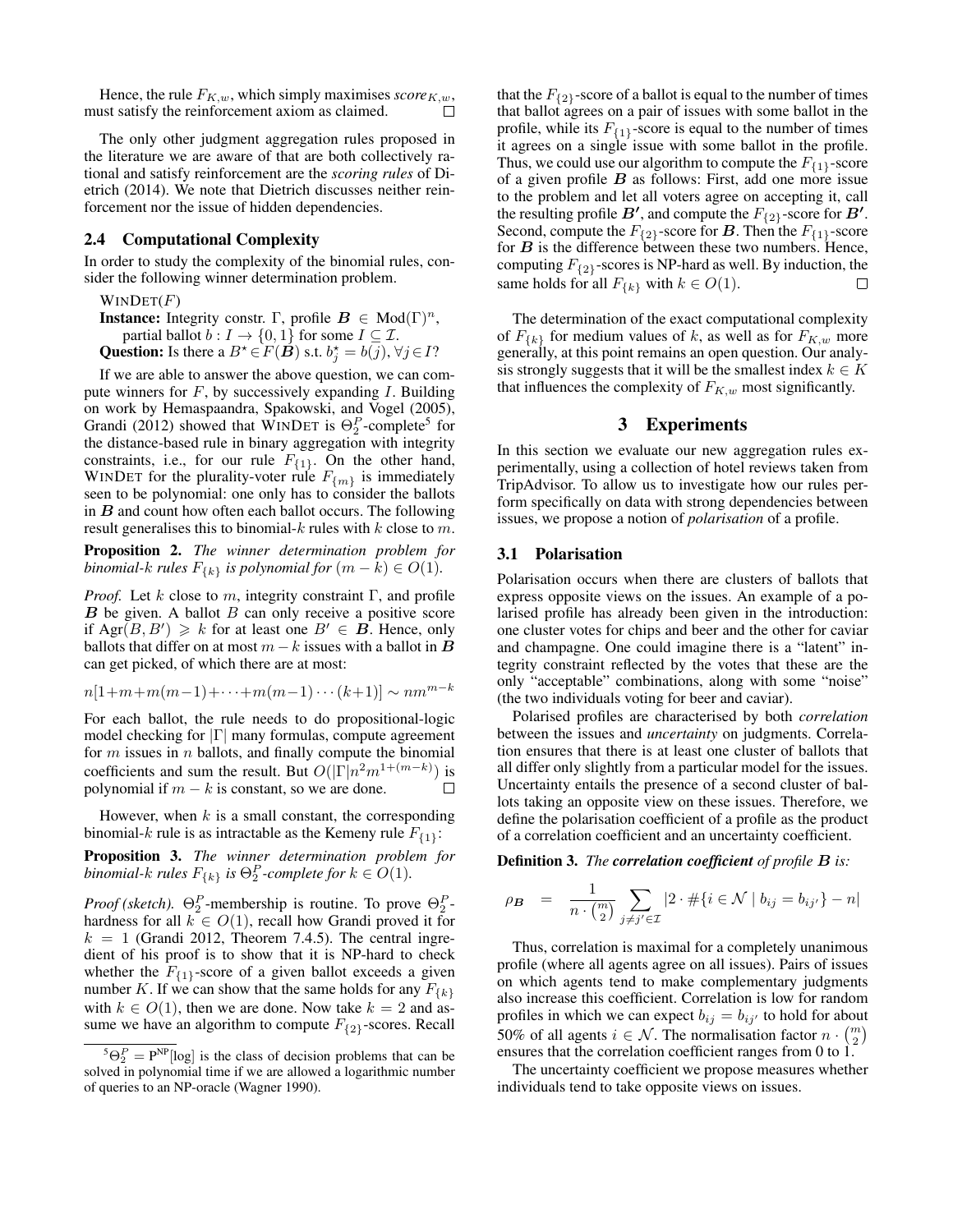Definition 4. *The uncertainty coefficient of profile* B *is:*

$$
u_{\mathbf{B}} = 1 - \frac{1}{nm} \sum_{j \in \mathcal{I}} |n - 2 \cdot \# \{ i \in \mathcal{N} \mid b_{ij} = 1 \} |
$$

Again, nm is a normalisation factor that ensures that the coefficient takes values between 0 and 1. Uncertainty is minimal for unanimous profiles and maximal when each issue is accepted by exactly 50% of the population.

Definition 5. *The polarisation coefficient of profile* B *is:*

$$
\Psi_B = \rho_B \cdot u_B
$$

To see how  $\Psi_B$  behaves, consider a simple profile where four individuals have to assign a value to issues 1 and 2. There are four possible ballots. If all the individuals choose the same ballot, there is no uncertainty but maximal correlation. For a profile where the four ballots cover all four possible configurations, i.e., for  $B =$  $((0, 0), (0, 1), (1, 0), (1, 1))$ , there is no correlation, while the uncertainty coefficient is equal to 1. So in both these cases polarisation is 0. To maximise polarisation, the individuals have to split into two groups of two and pick opposite ballots, either  $(0, 0)$  against  $(1, 1)$  or  $(0, 1)$  against  $(1, 0)$ . Here polarisation can be seen clearly, and the product of correlation and uncertainty coefficient indeed is 1.

In related work, Can, Ozkes, and Storcken (2014) have proposed an axiomatic framework for analysing possible notions of polarisation of a preference profile. As a means of offering further support for our proposed definition, we show that it meets the basic requirements identified by Can, Ozkes, and Storcken when translated to our setting:

- Regularity:  $\Psi_B \in [0, 1]$  for all profiles  $B$ ;  $\Psi_B = 0$  for unanimous profiles  $\boldsymbol{B}$  (as  $u_{\boldsymbol{B}} = 0$ ); and  $\Psi_{\boldsymbol{B}} = 1$  for profiles  $B$  in which half of the population pick some ballot  $B$ and the other half pick the exact opposite of B.
- Neutrality: Polarisation is not affected when we apply the same permutation on issues to all ballots.
- Replication invariance:  $\Psi_B = \Psi_{kB}$  for all profiles B and  $k \in \mathbb{N}$ , where  $k\mathbf{B}$  is the result of k times replicating **B**. (To see this, note that both  $\rho$  and u essentially compute which *proportion* of agents have a certain property.)

Can, Ozkes, and Storcken (2014) also propose a fourth axiom, *support independence*, which in our context would amount to saying that when one agent changes her judgment on one issue from the minority opinion to the majority opinion, then the effect this change has on the polarisation coefficient should not depend on the relative size of the majority. This is a very strong axiom (allowing Can, Ozkes, and Storcken to characterise a single polarisation coefficient as meeting all four axioms) of, arguably, less normative appeal than the other three (e.g., it seems reasonable to also permit polarisation coefficients where small changes have less impact for profiles with already very strong majorities and more impact for relatively balanced profiles).

### 3.2 Description of the Data

We use a dataset of hotel reviews extracted from TripAdvisor by Wang, Lu, and Zhai (2010), which is available at PrefLib.org, an online reference library of preference data (Mattei and Walsh 2013). Users were able to rate each hotel by assigning between 1 and 5 stars for each of a number of features. We only use the part of the original dataset consisting of reviews where the user has rated all of the following six features: value-for-money, rooms, location, cleanliness, front desk, and service. We interpret any rating between 1 and 3 stars as a negative signal ("issue rejected") and any rating of 4 or 5 stars as a positive signal ("issue accepted").<sup>6</sup> A single review is thus transformed into a ballot with six binary issues and these are bundled into profiles, one for each hotel, resulting in 1,850 profiles (hotels) with an average of 68 ballots (reviews) each.

There is no (explicit) integrity constraint. Nevertheless, the judgments made in the reviews can be expected to be fairly correlated, not only because of the relative similarity between some of the features, but also because guests who had a pleasant stay in a hotel will often evaluate all features relatively highly. The mean polarisation coefficient of the 1,850 profiles is 0.26. In order to construct a second dataset of particularly highly polarised profiles, we have collected all profiles with a polarisation coefficient of at least 0.5. This second dataset consists of 31 profiles with 32 ballots on average. Its mean polarisation coefficient is 0.57.

#### 3.3 Evaluation Criteria

We will use three different criteria to assess the quality of the results returned by different aggregation rules. The first two are relatively simply measures that track how well the outcome preserves certain features of the input profile.

Definition 6. The agreement score of outcome  $B^*$  relative *to profile* B *is defined as follows:*

$$
\arg \mathbf{g}(B^{\star}) = \frac{1}{nm} \sum_{j \in \mathcal{I}} \# \{ i \in \mathcal{N} \mid b_{ij} = b_j^{\star} \}
$$

Thus,  $\arg_{\mathbf{B}}(B^*)$  measures overall agreement of  $B^*$  with the profile  $\overline{B}$ . In other words, it measures how well the outcome matches the majority outcome (which is the ideal as far as this specific evaluation criterion is concerned).

**Definition 7.** The *correlation* score of outcome  $B^*$  relative *to profile* B *is defined as follows:*

$$
\mathrm{corr}_{\mathbf{B}}(B^\star) \ = \ \frac{1}{2 \cdot {m \choose 2}} \sum_{j \neq j' \in \mathcal{I}} |\mathrm{corr}_{\mathbf{B}}(j,j') + \mathrm{cmp}(b_j^\star,b_{j'}^\star)|,
$$

 $where \space corr_{\boldsymbol{B}}(j, j') = \frac{1}{n} \cdot (2 \cdot \#\{i \in \mathcal{N} \mid b_{ij} = b_{ij'}\} - n),$  $and \, \text{cmp}(x, y) = 1 \, \text{if } x = y \, \text{and} \, \text{cmp}(x, y) = -1 \, \text{otherwise.}$ 

Both of the terms inside the sum are positive for concordant arguments and negative otherwise. As the absolute value of their sum is maximal when they assume the same sign (with 2 as top value), the more  $B^*$  respects the correlation between issues in  $B$ , the higher will be the correlation score. For polarised profiles, the two scores are complementary, as  $corr_B$  would evaluate best a ballot in the middle of

 $6$ We chose a cut-off point between 3 and 4 rather than between 2 and 3 to achieve a better balance between 0's and 1's in the resulting dataset. Roughly 24% of all judgments in this dataset are 0's.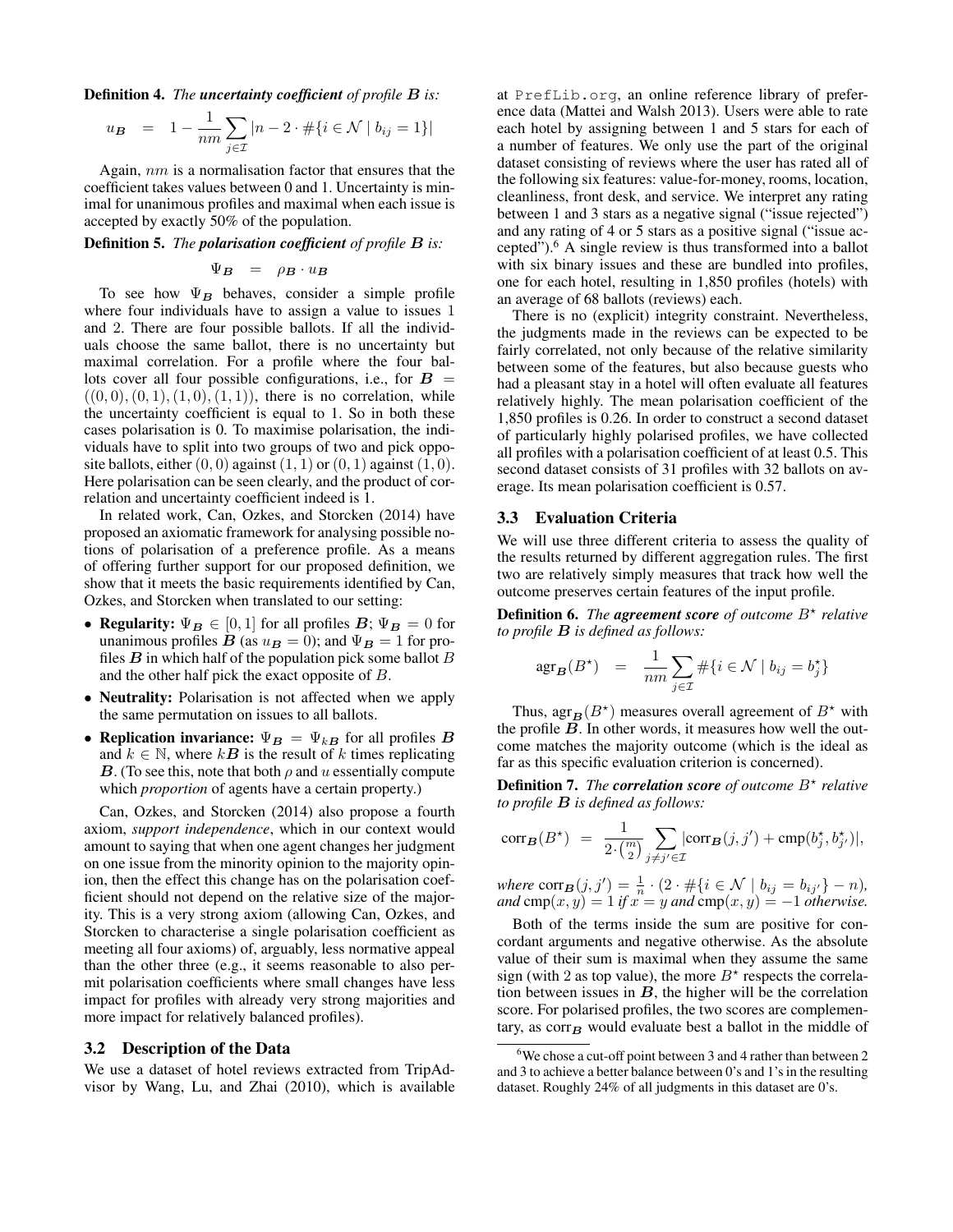

Figure 1: Compliant-reviewer scores of all profiles

a cluster, while  $\arg_{\mathbf{B}}$  is usually maximised by ballots that compromise between clusters.

To introduce our third evaluation criterion, consider the following scenario. You want to write a hotel review for an online magazine and you want to please as many of the readers of the magazine as possible (to maximise the number of *like*'s received). Suppose a reader will like your review if she agrees with your judgment on at least  $k$  of the issues (for our data,  $k \le 6$ ). Our third evaluation criterion assesses how well the outcome  $B^*$  produced by the rule evaluated solves this *compliant-reviewer problem*. 7

Definition 8. *The compliant-reviewer score with threshold*  $k \leqslant m$  of outcome  $B^{\star}$  relative to profile **B** is defined as:

$$
\operatorname{c-r}^k_{\operatorname{\mathbf{B}}}(B^\star) \quad = \quad \frac{1}{n} \cdot \#\{i \in \mathcal{N} \mid \operatorname{Agr}(B_i, B^\star) \geq k\}
$$

The assumption underlying this evaluation criterion is that when there are dependencies between issues, agents will want a higher agreement with the outcome of a rule, since even small changes would break the patterns of acceptance satisfying the dependencies, thereby leading to a bad decision as in the example in the introduction.

#### 3.4 Results

We have compared three rules on the two datasets: the majority rule (which is equivalent to  $F_{\{1\}}$ , as there is no integrity constraint), the normalised binomial rule  $F_{[m],w_1}$ , and the exponentially normalised binomial rule  $F_{[m],w_2}$ . For the majority rule, ties have been broken in favour of 0.<sup>8</sup> For the other two rules, we did not observe any ties.

For the full dataset, Figure 1 plots the mean compliantreviewer score for thresholds  $k = 1, \ldots, 6$  for each rule. We can see that the majority rule does slightly better for small  $k$ and the binomial rules do slightly better for large  $k$ , which is an effect one would have expected to observe. Still, the



Figure 2: Compliant-reviewer scores of polarised profiles

main finding here is that all rules perform similarly well. To a large extent, this effect is due to all rules choosing the same outcome: majority and  $F_{[m], w_1}$  agree in 75% of the cases, majority and  $F_{[m],w_2}$  in 84%, and the two binomial rules in 87%. Also the mean agreement and correlation scores are not affected significantly by the choice of rule:

| Majority: $\arg_{\mathbf{B}}(B^*) = 1.00 \text{ corr}_{\mathbf{B}}(B^*) = 0.75$                 |  |
|-------------------------------------------------------------------------------------------------|--|
| Binomial (norm): $\arg_{\mathbf{B}}(B^*) = 0.99$ $\operatorname{corr}_{\mathbf{B}}(B^*) = 0.79$ |  |
| Binomial (exp): $\arg_{\mathbf{B}}(B^*) = 1.00 \text{ corr}_{\mathbf{B}}(B^*) = 0.78$           |  |

The situation changes for the second dataset, which includes only highly polarised profiles. Figure 2 shows the mean compliant-reviewer scores for  $k = 1, \ldots, 6$ . As we can see, when the readers' agreement with the reviewer does not need to be too high, e.g., at most 3, then the majority rule performs best in getting as many *like*'s as possible. But when readers want a high agreement with the reviewer to be satisfied, then the normalised binomial rule works much better. This is because it chooses ballots in the middle of a cluster, thereby achieving high agreement with the individuals in that cluster, but disregarding all the ballots belonging to the other cluster. In typical examples in the dataset, the majority rule accepts half of the issues and rejects the other half, thereby arriving at a compromise that is too weak for most readers, while the normalised binomial rule tends to pick either a clearly positive outcome (with all issues accepted) or a clearly negative outcome (with all issues rejected). The exponentially normalised binomial rule scores even better.

For the restricted dataset, the agreement between the majority rule and the two binomial rules drops significantly, from 75% to 13% and from 84% to 16%, respectively. The agreement between the two binomial rules stays high, at 84% (down from 87%). The mean agreement and correlation scores for the restricted dataset are as follows:

| Majority: $\arg_{\mathbf{B}}(B^*) = 1.00 \text{ corr}_{\mathbf{B}}(B^*) = 0.58$                |  |
|------------------------------------------------------------------------------------------------|--|
| Binomial (norm): $\arg_{\mathbf{B}}(B^*) = 0.95$ corr $_{\mathbf{B}}(B^*) = 0.83$              |  |
| Binomial (exp): $\arg_{\mathbf{B}}(B^*) = 0.97$ $\operatorname{corr}_{\mathbf{B}}(B^*) = 0.81$ |  |

As we can see, moving outcomes towards the centre of a cluster, as is the case for the two binomial rules, increases

 $7As$  pointed out by an anonymous reviewer, there are interesting connections between the *Ostrogorski Paradox* (Kelly 1989) and (failures to solve) our compliant-reviewer problem.

<sup>&</sup>lt;sup>8</sup>Breaking ties in favour of 1 does not significantly affect results.